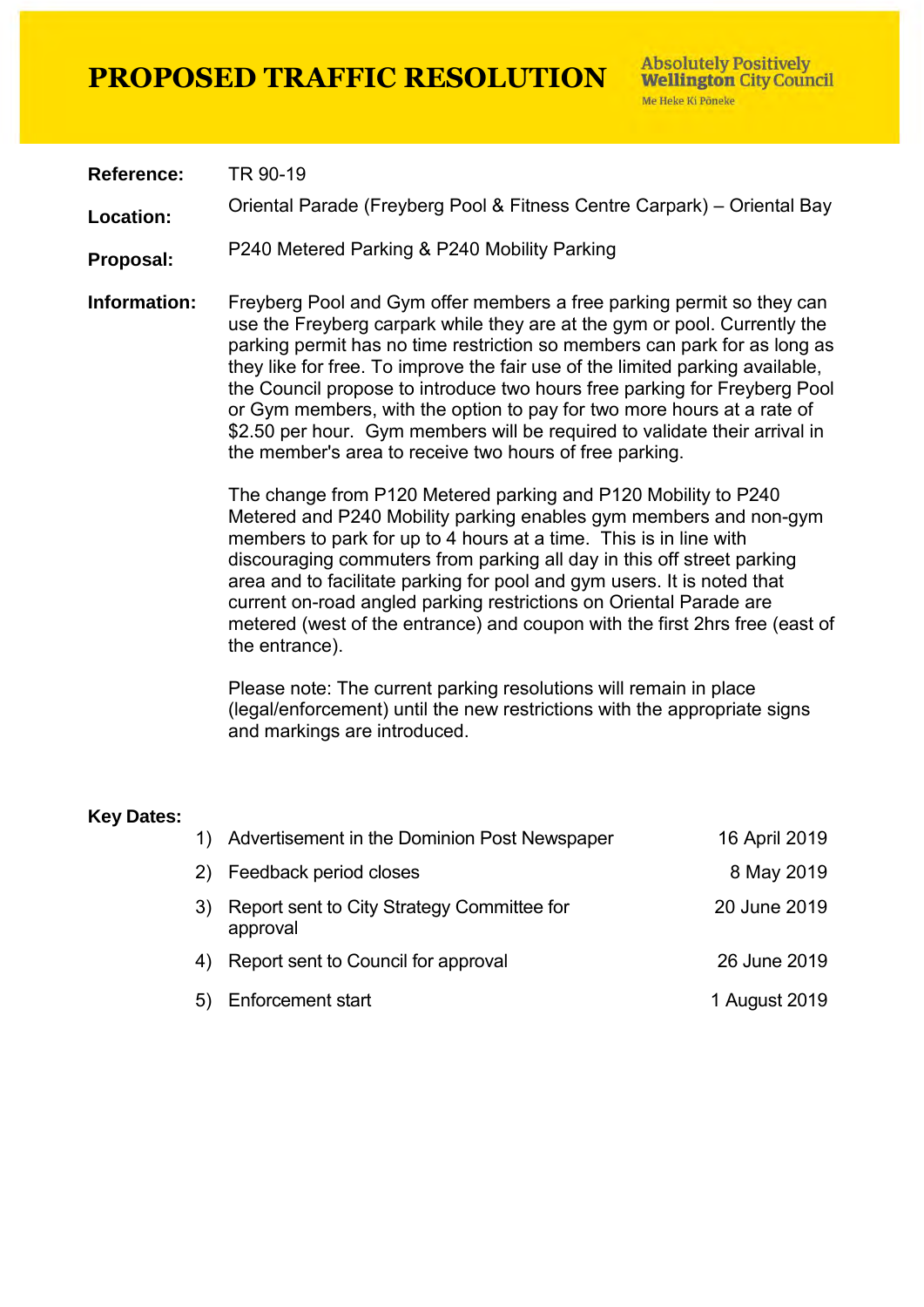**Absolutely Positively<br>Wellington City Council** Me Heke Ki Põneke

### **Legal Description:**

*Delete to Schedule F (Metered Parking) of the Traffic Restrictions Schedule* 

| <b>Column One</b>                                                               | <b>Column Two</b>                                                                                                                                   | <b>Column Three</b>                                                                                                                                                                                                                                                     |
|---------------------------------------------------------------------------------|-----------------------------------------------------------------------------------------------------------------------------------------------------|-------------------------------------------------------------------------------------------------------------------------------------------------------------------------------------------------------------------------------------------------------------------------|
| <b>Oriental Parade</b><br>(Freyberg Pool &<br><b>Fitness Centre</b><br>Carpark) | Metered parking,<br>P120 Maximum,<br>Monday to Thursday<br>8:00am - 6:00pm,<br>Friday 8:00am-<br>8:00pm, Saturday<br>and Sunday 8:00am<br>- 6:00pm. | West side commencing 17<br>metres north of its south-<br>western corner (Grid<br>coordinates $x = 1749872.6$<br>m, y= 5427395.2 m), and<br>extending in a northerly<br>direction following the<br>building for 44.5 metres. (19<br>angled parking spaces)               |
| <b>Oriental Parade</b><br>(Freyberg Pool &<br><b>Fitness Centre</b><br>Carpark) | Metered parking,<br>P120 Maximum,<br>Monday to Thursday<br>8:00am - 6:00pm,<br>Friday 8:00am-<br>8:00pm, Saturday<br>and Sunday 8:00am<br>- 6:00pm. | West side commencing 16<br>metres east of its south-<br>western corner (Grid<br>coordinates $x = 1749872.6$<br>m, y= 5427395.2 m), and<br>extending in a northerly<br>direction following the<br>planted area for 13.5 metres.<br>(5 angled parking spaces)             |
| <b>Oriental Parade</b><br>(Freyberg Pool &<br><b>Fitness Centre</b><br>Carpark) | Metered parking,<br>P120 Maximum,<br>Monday to Thursday<br>8:00am - 6:00pm,<br>Friday 8:00am-<br>8:00pm, Saturday<br>and Sunday 8:00am<br>- 6:00pm. | Central Parking Bay,<br>commencing 22 metres<br>north and 17 metres east of<br>its southern corner (Grid<br>coordinates $x = 1749872.6$<br>m, y= 5427395.2 m), and<br>extending in a northerly<br>direction (both sides) for 45<br>metres (30 angled parking<br>spaces) |
| <b>Oriental Parade</b><br>(Freyberg Pool &<br><b>Fitness Centre</b><br>Carpark) | Metered parking,<br>P120 Maximum,<br>Monday to Thursday<br>8:00am - 6:00pm,<br>Friday 8:00am-<br>8:00pm, Saturday<br>and Sunday 8:00am<br>- 6:00pm. | East side commencing 14<br>metres north of its southern<br>corner (Grid coordinates x=<br>1749901.0 m, y= 5427410.4<br>m), and extending in a<br>northerly direction following<br>the formed kerb for 10.5<br>metres. (4 angled parking<br>spaces)                      |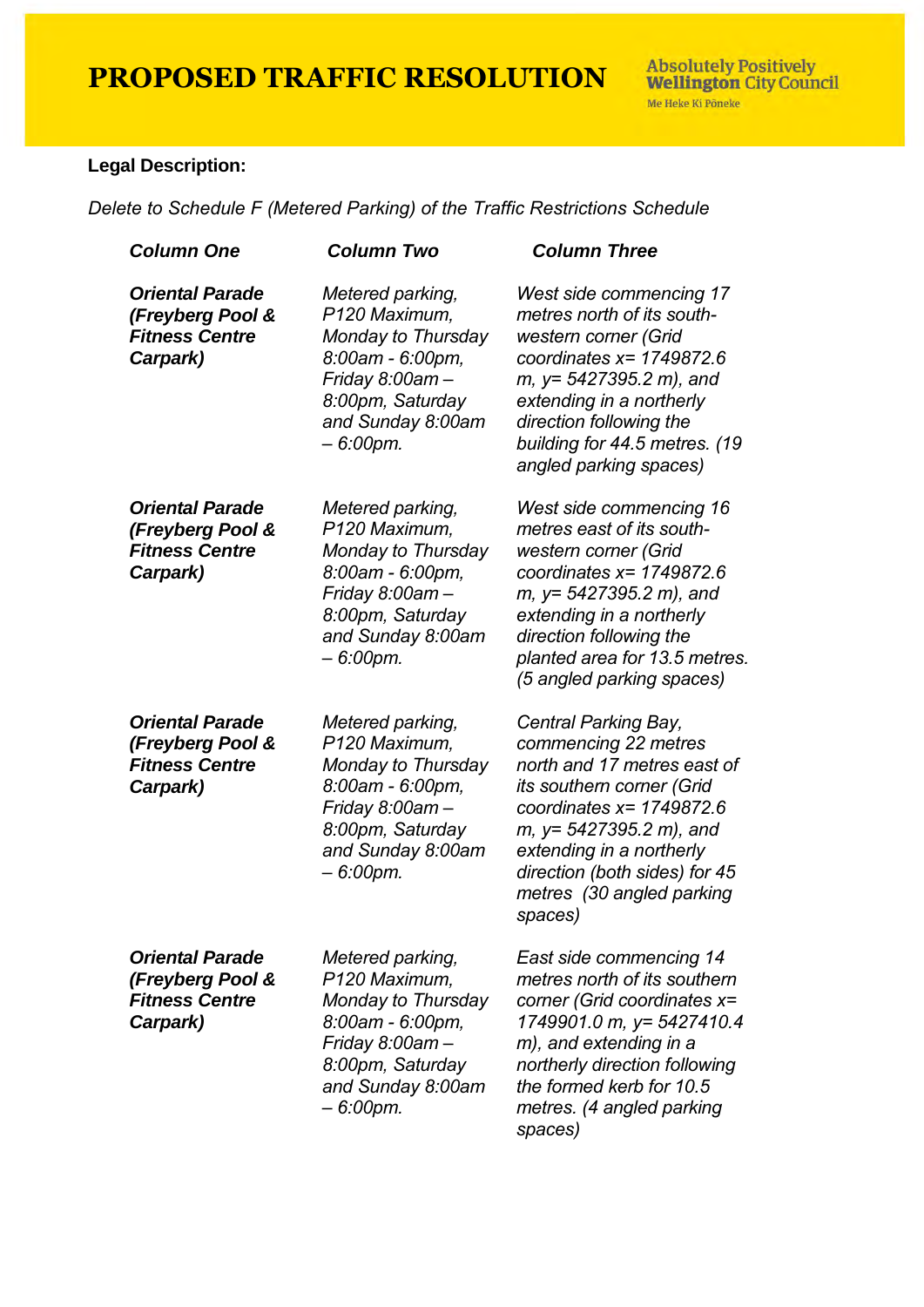**Absolutely Positively<br>Wellington City Council** Me Heke Ki Pôneke

| <b>Oriental Parade</b><br>(Freyberg Pool &<br><b>Fitness Centre</b><br>Carpark) | Metered parking,<br>P120 Maximum,<br>Monday to Thursday<br>8:00am - 6:00pm,<br>Friday 8:00am-<br>8:00pm, Saturday<br>and Sunday 8:00am<br>- 6:00pm.                                                                     | East side commencing 31<br>metres north of its southern<br>corner (Grid coordinates x=<br>1749901.0 m, y= 5427410.4<br>m), and extending in a<br>northerly direction following<br>the formed kerb for 28.5<br>metres. (10 angled parking<br>spaces).                        |
|---------------------------------------------------------------------------------|-------------------------------------------------------------------------------------------------------------------------------------------------------------------------------------------------------------------------|-----------------------------------------------------------------------------------------------------------------------------------------------------------------------------------------------------------------------------------------------------------------------------|
| <b>Oriental Parade</b><br>(Freyberg Pool &<br><b>Fitness Centre</b><br>Carpark) | Metered parking,<br>P120 Maximum,<br>Monday to Thursday<br>8:00am - 6:00pm,<br>Friday 8:00am-<br>8:00pm, Saturday<br>and Sunday 8:00am<br>- 6:00pm.                                                                     | East side commencing 69.5<br>metres north of its southern<br>corner (Grid coordinates x=<br>1749901.0 m, y= 5427410.4<br>m), and extending in a<br>northerly direction following<br>the formed kerb for 5.5<br>metres. (2 angled parking<br>spaces).                        |
| <b>Oriental Parade</b><br>(Freyberg Pool &<br><b>Fitness Centre</b><br>Carpark) | Metered parking,<br>P120 Maximum,<br>Monday to Thursday<br>8:00am - 6:00pm,<br>Friday 8:00am-<br>8:00pm, Saturday<br>and Sunday 8:00am<br>- 6:00pm.                                                                     | Commencing 5 metres west<br>of the north-eastern corner<br>of the parking area (Grid<br>coordinates $x = 1749863.7$<br>m, y= 5427479.3 m), and<br>extending in a westerly<br>direction following the<br>formed sealed section for 5<br>metres. (2 angled parking<br>spaces) |
| <b>Oriental Parade</b><br>(Freyberg Pool &<br><b>Fitness Centre</b><br>Carpark) | Mobility parking -<br>displaying an<br>operation mobility<br>permit only, P120<br>Maximum, Monday to<br>Thursday 8:00am -<br>6:00pm, Friday<br>$8.00$ am $- 8.00$ pm,<br><b>Saturday and Sunday</b><br>8:00am - 6:00pm. | East side commencing 28<br>metres north of its southern<br>corner (Grid coordinates x=<br>1749901.0 m, y= 5427410.4<br>m), and extending in a<br>northerly direction following<br>the formed kerb for 3 metres.<br>(1 angled parking space).                                |
| <b>Oriental Parade</b><br>(Freyberg Pool &<br><b>Fitness Centre</b><br>Carpark) | Mobility parking –<br>displaying an<br>operation mobility<br>permit only, at all<br>other times.                                                                                                                        | East side commencing 28<br>metres north of its southern<br>corner (Grid coordinates x=<br>1749901.0 m, y= 5427410.4<br>m), and extending in a<br>northerly direction following                                                                                              |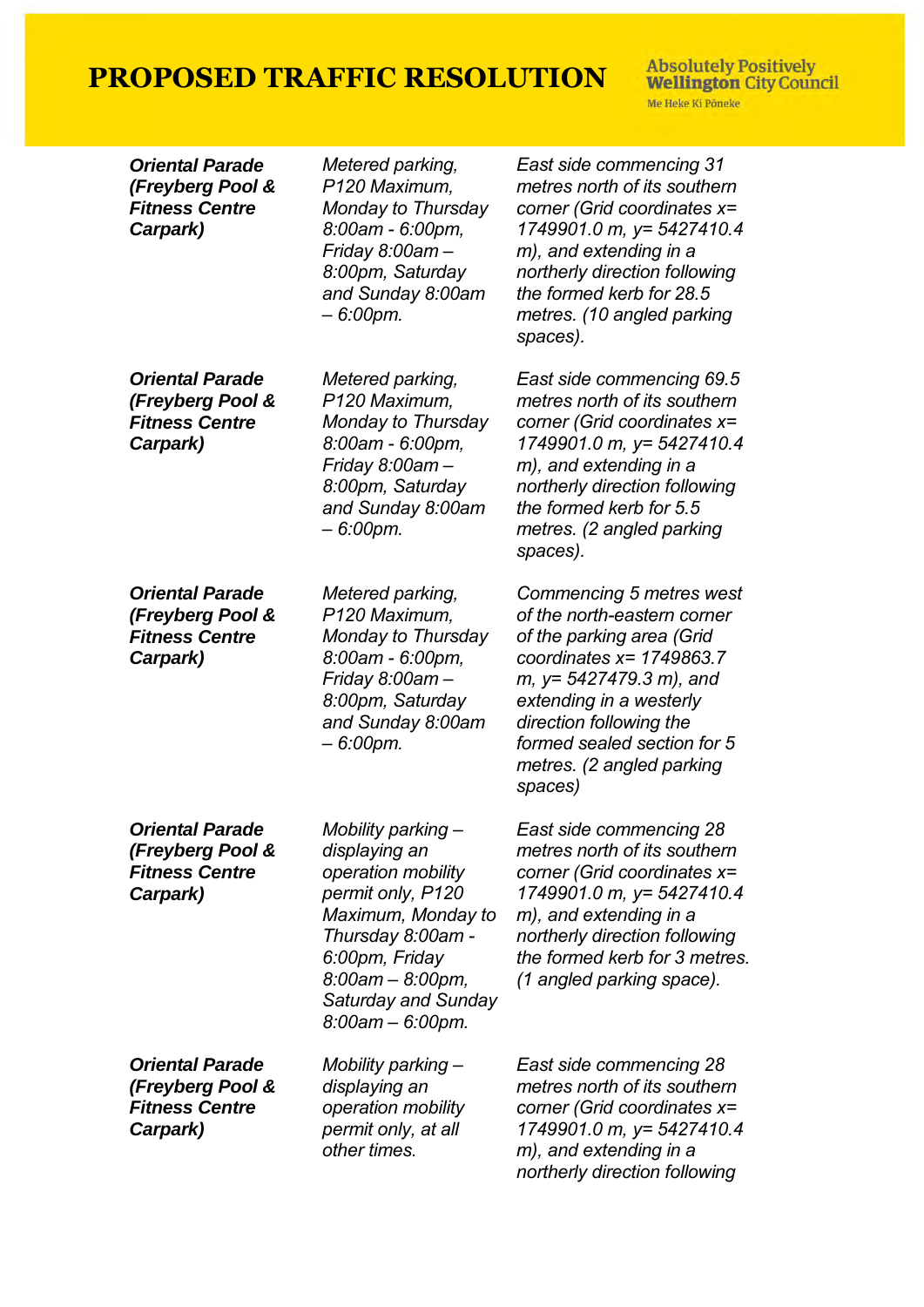*the formed kerb for 3 metres. (1 angled parking space).*

| <b>Oriental Parade</b><br>(Freyberg Pool &<br><b>Fitness Centre</b><br>Carpark) | Mobility parking –<br>displaying an<br>operation mobility<br>permit only, P120<br>Maximum, Monday to<br>Thursday 8:00am -<br>6:00pm, Friday<br>$8.00$ am $- 8.00$ pm,<br>Saturday and Sunday<br>$8.00$ am $- 6.00$ pm. | East side commencing 66.5<br>metres north of its southern<br>corner (Grid coordinates x=<br>1749901.0 m, y= 5427410.4<br>m), and extending in a<br>northerly direction following<br>the formed kerb for 3 metres.<br>(1 angled parking space). |
|---------------------------------------------------------------------------------|------------------------------------------------------------------------------------------------------------------------------------------------------------------------------------------------------------------------|------------------------------------------------------------------------------------------------------------------------------------------------------------------------------------------------------------------------------------------------|
| <b>Oriental Parade</b><br>(Freyberg Pool &<br><b>Fitness Centre</b><br>Carpark) | Mobility parking –<br>displaying an<br>operation mobility<br>permit only, at all<br>other times.                                                                                                                       | East side commencing 66.5<br>metres north of its southern<br>corner (Grid coordinates x=<br>1749901.0 m, y= 5427410.4<br>m), and extending in a<br>northerly direction following<br>the formed kerb for 3 metres.<br>(1 angled parking space). |

*Add to Schedule F (Metered Parking) of the Traffic Restrictions Schedule* 

| <b>Column One</b>                                                               | Column Two                                                                                                                                                     | <b>Column Three</b>                                                                                                                                                                                                                                            |
|---------------------------------------------------------------------------------|----------------------------------------------------------------------------------------------------------------------------------------------------------------|----------------------------------------------------------------------------------------------------------------------------------------------------------------------------------------------------------------------------------------------------------------|
| <b>Oriental Parade</b><br>(Freyberg Pool &<br><b>Fitness Centre</b><br>Carpark) | Metered parking,<br>P240 Maximum,<br>Monday to Thursday<br>8:00am - 6:00pm,<br>Friday $8.00$ am $-$<br>8:00pm, Saturday<br>and Sunday 8:00am<br>$-6.00$ pm.    | West side commencing 8.3<br>metres north of its south-<br>western corner (Grid<br>coordinates $x = 1749872.6$<br>$m, y = 5427395.2 m$ , and<br>extending in a northerly<br>direction following the<br>building for 52.5 metres. (18<br>angled parking spaces)  |
| <b>Oriental Parade</b><br>(Freyberg Pool &<br><b>Fitness Centre</b><br>Carpark) | Metered parking,<br>P240 Maximum,<br>Monday to Thursday<br>$8.00$ am - 6.00pm,<br>Friday $8.00$ am $-$<br>8:00pm, Saturday<br>and Sunday 8:00am<br>$-6.00$ pm. | West side commencing 16<br>metres east of its south-<br>western corner (Grid<br>coordinates $x = 1749872.6$<br>$m, y = 5427395.2 m$ , and<br>extending in a northerly<br>direction following the<br>planted area for 12.5 metres.<br>(5 angled parking spaces) |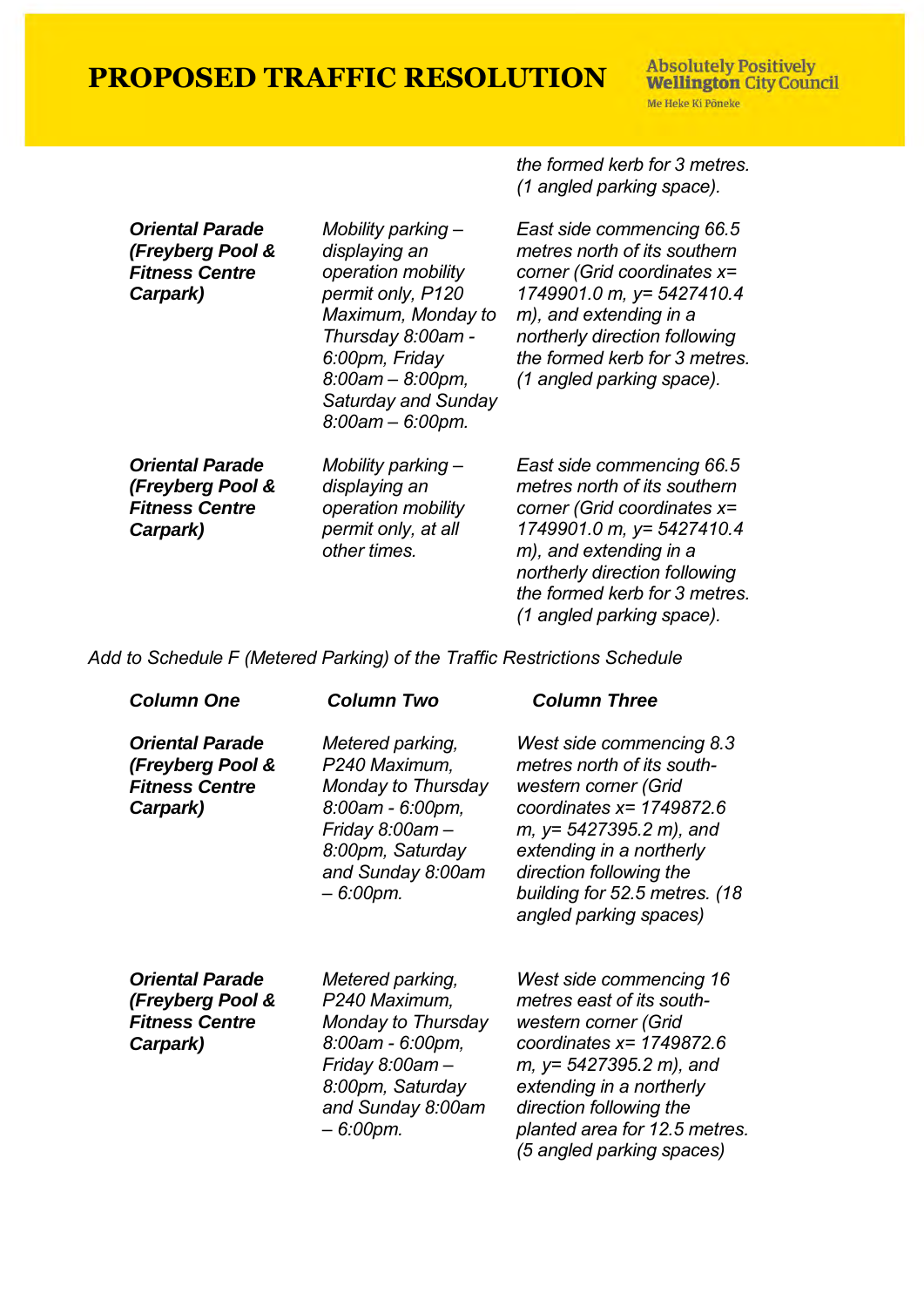**Absolutely Positively<br>Wellington City Council** Me Heke Ki Pôneke

| <b>Oriental Parade</b><br>(Freyberg Pool &<br><b>Fitness Centre</b><br>Carpark) | Metered parking,<br>P240 Maximum,<br>Monday to Thursday<br>8:00am - 6:00pm,<br>Friday 8:00am-<br>8:00pm, Saturday<br>and Sunday 8:00am<br>$-6.00$ pm.  | Central Parking Bay,<br>commencing 22 metres<br>north and 17 metres east of<br><i>its southern corner (Grid</i><br>coordinates $x = 1749872.6$<br>$m, y = 5427395.2 m$ , and<br>extending in a northerly<br>direction (both sides) for 45<br>metres (30 angled parking<br>spaces) |
|---------------------------------------------------------------------------------|--------------------------------------------------------------------------------------------------------------------------------------------------------|-----------------------------------------------------------------------------------------------------------------------------------------------------------------------------------------------------------------------------------------------------------------------------------|
| <b>Oriental Parade</b><br>(Freyberg Pool &<br><b>Fitness Centre</b><br>Carpark) | Metered parking,<br>P240 Maximum,<br>Monday to Thursday<br>8:00am - 6:00pm,<br>Friday 8:00am -<br>8:00pm, Saturday<br>and Sunday 8:00am<br>- 6:00pm.   | East side commencing 14<br>metres north of its southern<br>corner (Grid coordinates x=<br>1749901.0 m, y= 5427410.4<br>m), and extending in a<br>northerly direction following<br>the formed kerb for 10.5<br>metres. (4 angled parking<br>spaces)                                |
| <b>Oriental Parade</b><br>(Freyberg Pool &<br><b>Fitness Centre</b><br>Carpark) | Metered parking,<br>P240 Maximum,<br>Monday to Thursday<br>8:00am - 6:00pm,<br>Friday 8:00am -<br>8:00pm, Saturday<br>and Sunday 8:00am<br>$-6.00$ pm. | East side commencing 31<br>metres north of its southern<br>corner (Grid coordinates x=<br>1749901.0 m, y= 5427410.4<br>m), and extending in a<br>northerly direction following<br>the formed kerb for 28.5<br>metres. (10 angled parking<br>spaces)                               |
| <b>Oriental Parade</b><br>(Freyberg Pool &<br><b>Fitness Centre</b><br>Carpark) | Metered parking,<br>P240 Maximum,<br>Monday to Thursday<br>8:00am - 6:00pm,<br>Friday 8:00am-<br>8:00pm, Saturday<br>and Sunday 8:00am<br>$-6.00$ pm.  | East side commencing 69.5<br>metres north of its southern<br>corner (Grid coordinates x=<br>1749901.0 m, y= 5427410.4<br>m), and extending in a<br>northerly direction following<br>the formed kerb for 5.5<br>metres. (2 angled parking<br>spaces).                              |
| <b>Oriental Parade</b><br>(Freyberg Pool &<br><b>Fitness Centre</b><br>Carpark) | Metered parking,<br>P240 Maximum,<br>Monday to Thursday<br>8:00am - 6:00pm,<br>Friday 8:00am –<br>8:00pm, Saturday<br>and Sunday 8:00am                | Commencing 5 metres west<br>of the north-eastern corner<br>of the parking area (Grid<br>coordinates $x = 1749863.7$<br>$m, y=$ 5427479.3 m), and<br>extending in a westerly<br>direction following the                                                                            |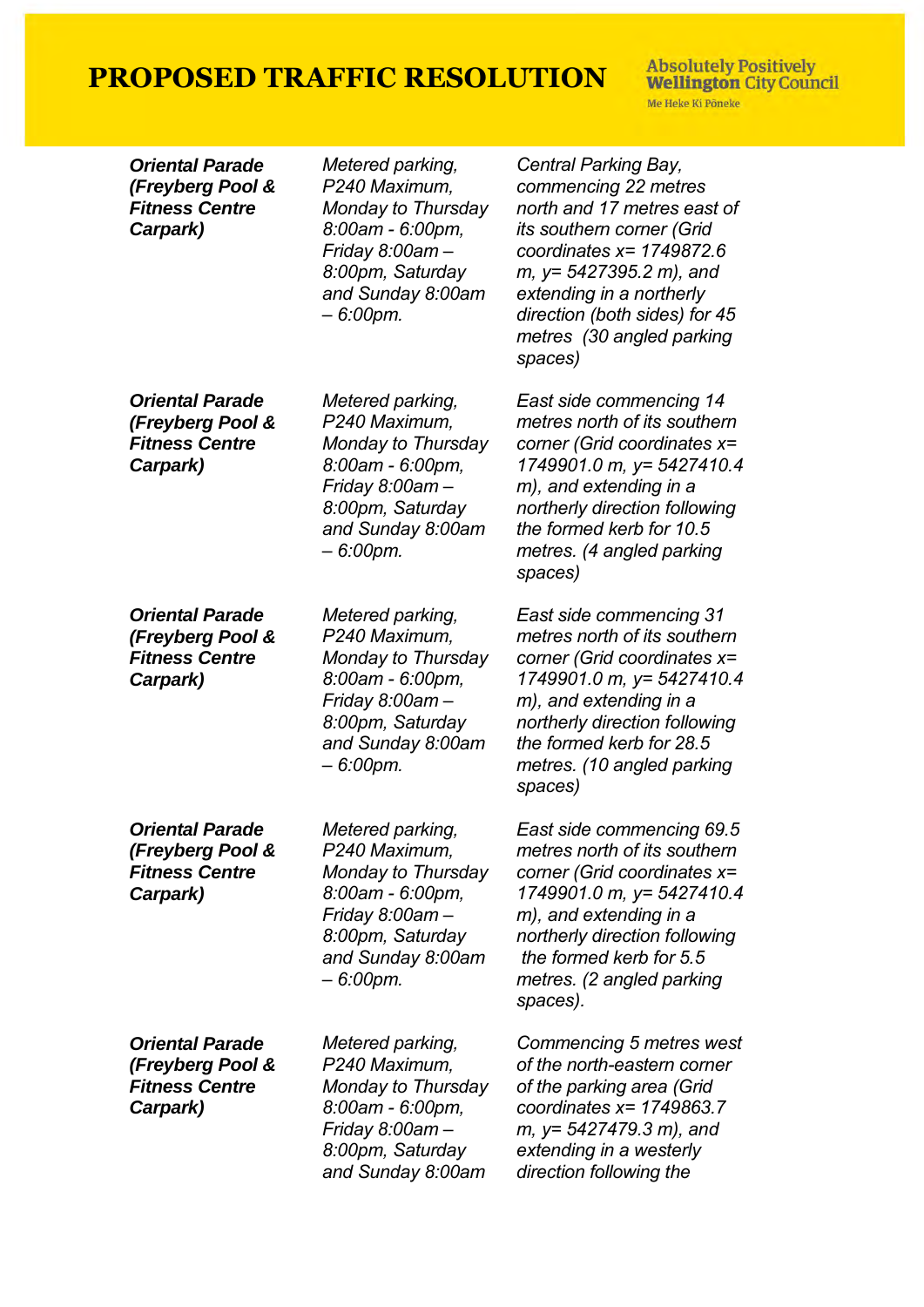**Absolutely Positively Wellington City Council** Me Heke Ki Põneke

|                                                                                 | - 6:00pm.                                                                                                                                                                                                                               | formed sealed section for 5<br>metres. (2 angled parking<br>spaces)                                                                                                                                                                            |
|---------------------------------------------------------------------------------|-----------------------------------------------------------------------------------------------------------------------------------------------------------------------------------------------------------------------------------------|------------------------------------------------------------------------------------------------------------------------------------------------------------------------------------------------------------------------------------------------|
| <b>Oriental Parade</b><br>(Freyberg Pool &<br><b>Fitness Centre</b><br>Carpark) | Mobility parking -<br>displaying an<br>operation mobility<br>permit only at all<br>times. P240<br>Maximum, Monday to<br>Thursday 8:00am -<br>6:00pm, Friday<br>$8.00$ am $- 8.00$ pm,<br><b>Saturday and Sunday</b><br>8:00am - 6:00pm. | East side commencing 28<br>metres north of its southern<br>corner (Grid coordinates x=<br>1749901.0 m, y= 5427410.4<br>m), and extending in a<br>northerly direction following<br>the formed kerb for 3 metres.<br>(1 angled parking space).   |
| <b>Oriental Parade</b><br>(Freyberg Pool &<br><b>Fitness Centre</b><br>Carpark) | Mobility parking -<br>displaying an<br>operation mobility<br>permit only at all<br>times. P240<br>Maximum, Monday to<br>Thursday 8:00am -<br>6:00pm, Friday<br>$8.00$ am $- 8.00$ pm,<br>Saturday and Sunday<br>8:00am - 6:00pm.        | East side commencing 66.5<br>metres north of its southern<br>corner (Grid coordinates x=<br>1749901.0 m, y= 5427410.4<br>m), and extending in a<br>northerly direction following<br>the formed kerb for 3 metres.<br>(1 angled parking space). |

**Prepared By:** Charles Kingsford **(Principal Traffic Engineer T/L)** 

Approved By: Steve Spence **(Chief Transport Advisor)** 

**Date:** 11/04/19

### **WCC Contact:**

Charles Kingsford **Principal Traffic Engineer/ Team Lead Transport & Infrastructure** Wellington City Council 101 Wakefield Street / PO Box 2199, Wellington 6140 Phone: +64 4 803 8641 Email: Charles.Kingsford@wcc.govt.nz